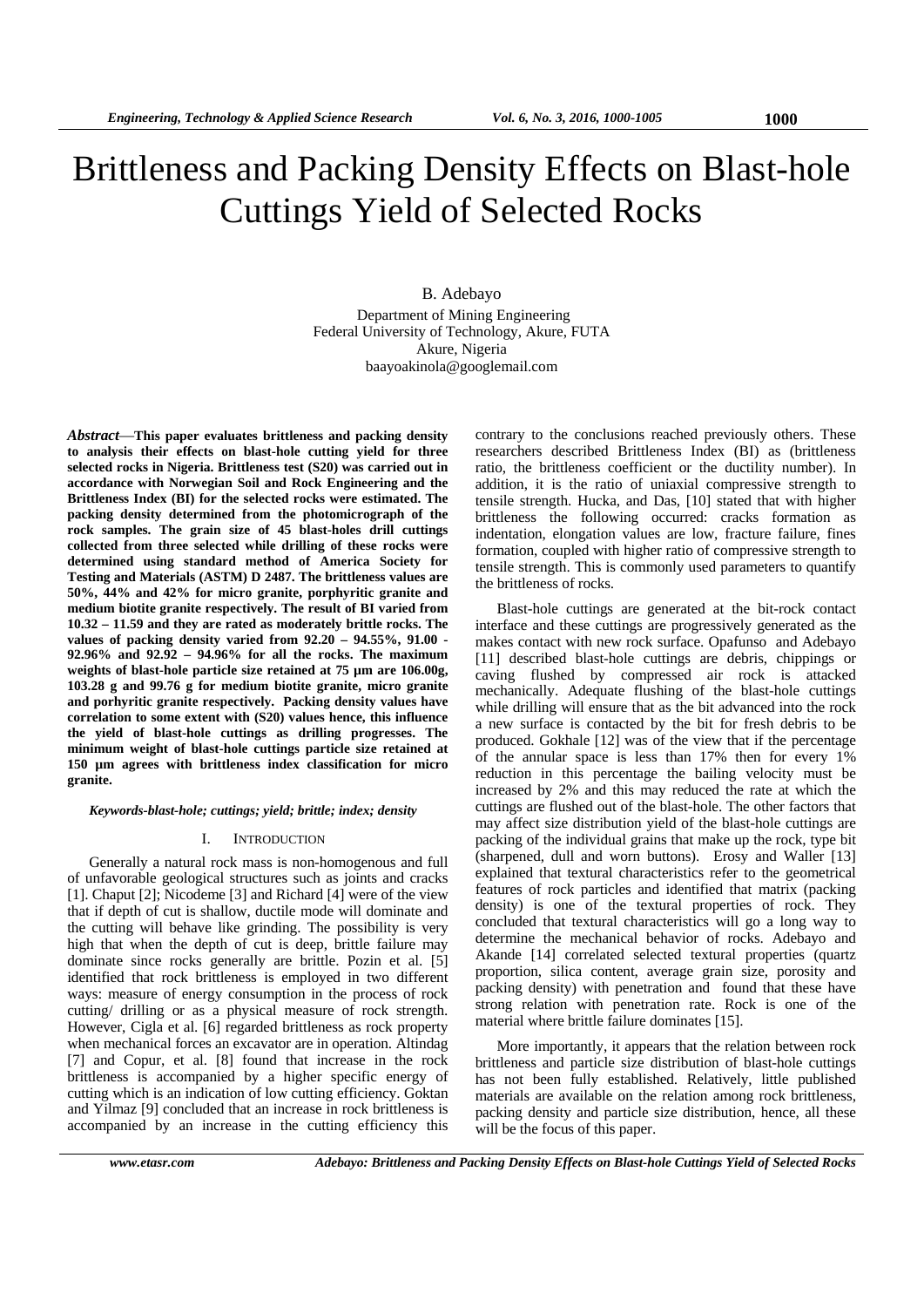#### II. EXPERIMENTAL METHODS

## *A. Determination of Brittleness value*  $(S_{20})$

The brittleness test is basically an aggregate impact test and this was conducted in accordance with the Norwegian soil and Rock Engineering Association (Borg, 1988). In addition  $S_{20}$  is defined as the percentage of material that passes the 11.2 mm sieve after 20 drops of 14 kg weight.

# *B. Determination of Brittleness Index*

The brittle index was determined as the ratio of uniaxial compressive strength to tensile the expressed in (1).

$$
BI = \frac{UCS}{T_s} \qquad (
$$

 $\left( 1\right)$ 

where BI is the brittleness index, UCS is the uniaxial compressive strength and TS is the tensile strength.

| TABLE I. | ROCK BRITTLENESS CLASSIFICATION (AFTER |
|----------|----------------------------------------|
|          | AFTES, 2003)                           |

| Class | <b>Brittleness Index (BI)</b> | <b>Description</b> |
|-------|-------------------------------|--------------------|
|       | > 25                          | Very Brittle       |
|       | $15 < B$ I $< 25$             | <b>Brittle</b>     |
|       | $10 < B$ I < 15               | Moderately Brittle |
|       | BI < 10                       | Low Brittle        |

# *C. Determiantion of Packing Density*

The packing densities for the samples were determined using (2) proposed by Kahn, (1956).

$$
PD = \sum \frac{Length \ of \ grains \ along \ traverse}{Length \ of \ traverse} \tag{2}
$$

where, PD is the packing density (%)

#### III. RESULTS AND DISCUSSION

Table II presents brittleness values  $(S_{20})$  for the three selected rocks. The brittleness values are 50%, 44% and 42% for micro *granite*, *porphyritic granite* and medium *biotite granite* respectively. These values are evaluated as the percentage of a pre-sieved fraction that passes through the finer sieve after 20 impacts. This revealed that more than 50% of the particle sizes pass through the finest sieve size and could be considered as the most easily broken rock to smaller fragment among the three selected rocks. Mediun biotite-granite is the least brittle while micro granite is the most brittle as presented in Table II.

 Table III presents rock properties and brittleness index for the three selected rocks. The uniaxial compressive strength, tensile strength and Brittleness Index (BI) varied for 90.30 – 120.86 MPa, 8.25 - 10.43 MPa and 10.32 – 11.59 respectively for the selected rocks. Also, the brittleness index of micro granite is the highest make it to be the most brittle this agrees with (S20) brittleness value. In addition, this is not the case for porphyritic granite and medium boitite granite where BI rate medium biotite granite to be more brittle than porphyritic granite. The reason may that the grain size ranges that make up

the rocks are marginal as well as the bonds holding the grains together as shown by the tensile strength values for the rocks in Table III and all the rocks are moderately brittle.

Table IV presents packing densities for the selected rocks. The values of packing density varied from 92.20 – 94.55%, 91.00 -92.96% and 92.92 – 94.96% for Micro granite, Porphyritic granite and Medium biotite granite respectively. Medium biotite granite has the most closely packed grains.

TABLE II. BRITTLENESS VALUE (S20) OF THE SELECTED **ROCKS** 

| Brittleness Value $(S_{20})$ $(\% )$ |
|--------------------------------------|
| 50.0                                 |
| 44 O                                 |
|                                      |
|                                      |

TABLE III. ROCK PROPERTIES AND BRITTLENESS INDEX FOR THE SELECTED ROCKS

| Rock name                  | <b>UCS</b><br>(MPa) | <b>Tensile</b><br>Strength $T_s$<br>(MPa) | ВI    | Descript.             |
|----------------------------|---------------------|-------------------------------------------|-------|-----------------------|
| Micro granite              | 120.86              | 10.43                                     | 11.59 | Moderately<br>brittle |
| Porphy. Granite            | 96.42               | 9.34                                      | 10.32 | Moderately<br>brittle |
| Medium biotite-<br>granite | 90.30               | 8.25                                      | 10.95 | Moderately<br>brittle |

TABLE IV. PACKING DENSITIES FOR THE SELECTED ROCKS

| Rock type              | PD<br>(%) | PD<br>$($ %) | PD<br>$\frac{9}{6}$ | PD<br>$\frac{9}{6}$ | PD<br>$(\%)$ |
|------------------------|-----------|--------------|---------------------|---------------------|--------------|
| Micro granite          | 92.98     | 93.77        | 93.00               | 94.55               | 92.20        |
| Porphyritic granite    | 91.93     | 91.02        | 92.96               | 92.40               | 91.00        |
| Medium biotite granite | 92.92     | 93.45        | 93.62               | 94.96               | 93.70        |

Tables V – VII present descriptive statistics for packing density, weight of blast-hole cuttings retained at 75 µm and weight of blast-hole cuttings retained at 150  $\mu$ m respectively. The maximum packing density values are 94.96%, 94.55% and 92.96 % for medium biotite granite, micro granite and porphyritic granite respectively and this has correlation with  $(S_{20})$  value but true to some extent for brittleness index. The maximum weights of blast-hole particle size retained at 75 µm are 106.00g, 103.28 g and 99.76 g for medium biotite granite, micro granite and porhyritic granite respectively. This revealed that the packing density has slight effect on the mechanical fragmentation of the rock. The minimum weights of blast-hole particle size retained at 150 µm are 36 g, 27.68 g and 26.88 g for micro granite, medium biotite granite and porhyritic granite respectively and agrees with brittleness index classification that micro granite has most brittle response to larger fragments blast-hole cutting. The standard deviation and coefficient of variation were calculated as well summarized in Tables V-VII. The coefficient of variation describes the variability of the results. This is defined as the ratio between standard deviation of a group of test values and the population in percentage. The coefficient of variation for packing density between micro granite and porphyritic granite are a bit close, therefore their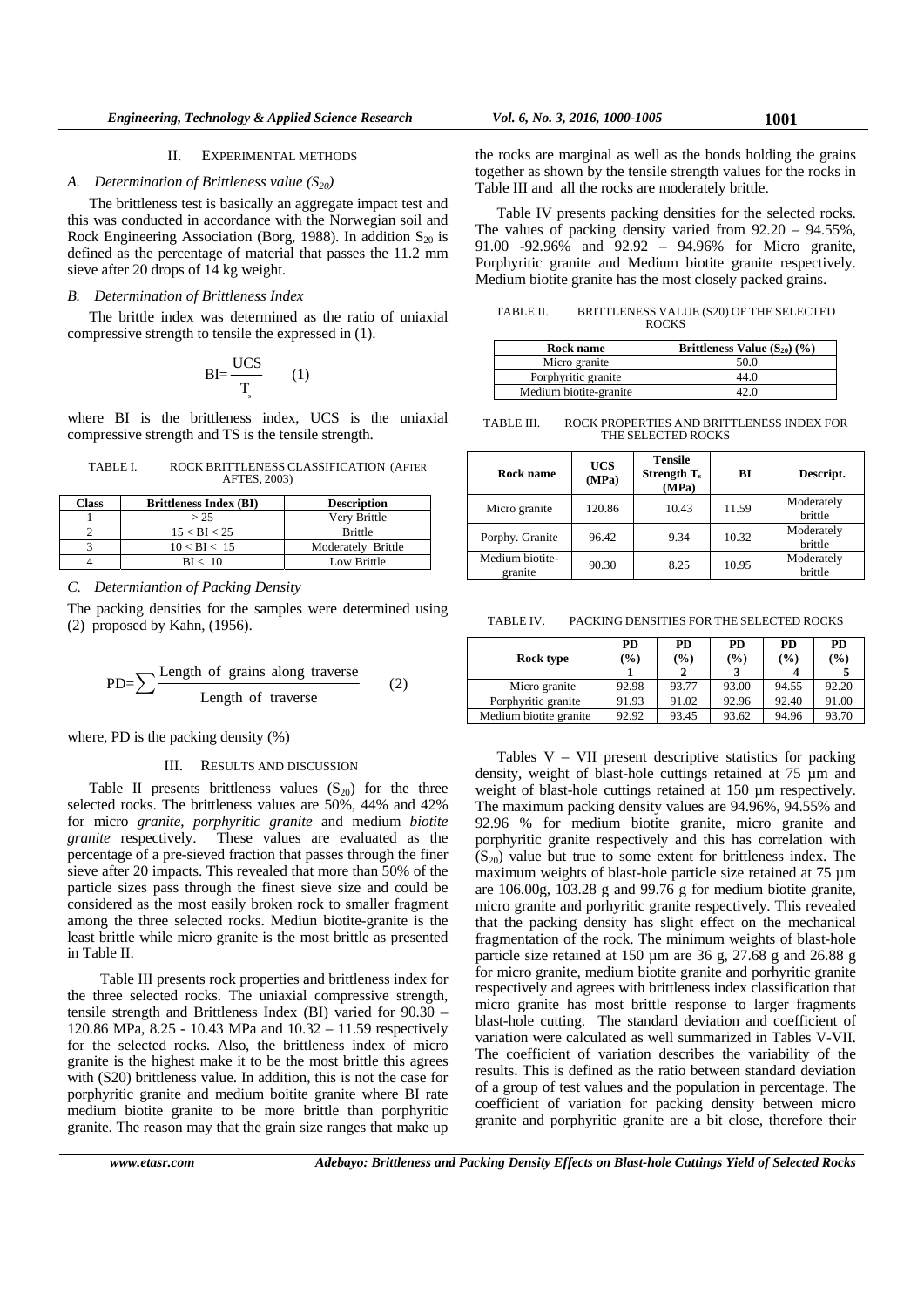strength properties may be closely related. Porphyritic granite and Medium biotite granite have closer values of coefficient of variation for weight of particle size retained on 75 µm sieve size. This may be the reason behind the interchange of brittleness classification with (BI) and  $(S_{20})$ . The coefficient of variation for weight of blast-hole cuttings retained on 150 µm varied from 9.2% for micro granite to 23.79% for porphyritic granite.

TABLE V. STATISTICS FOR PACKING DENSITY OF THE SELECTED ROCKS

| Rock name   | N | Rang | Min   | Max   | Mean  | Std. D | CoV  |
|-------------|---|------|-------|-------|-------|--------|------|
| M. granite  |   | 2.35 | 92.20 | 94.55 | 93.30 | 0.89   | 0.95 |
| P. granite  |   | 1.96 | 91.0  | 92.96 | 91.86 | 0.86   | 0.94 |
| M.B granite |   | 2.04 | 92.9  | 94.96 | 93.73 | 0.75   | 0.80 |

TABLE VI. STATISTICS FOR WEIGHT BLAST-HOLES PARTICLE SIZE RETAINED AT 75 µM FOR SELECTED ROCKS

| Rock name   | N | Rang  | Min   | Max    | Mean  | Std. D | CoV   |
|-------------|---|-------|-------|--------|-------|--------|-------|
| M. granite  |   | 40.60 | 62.68 | 103.28 | 91.56 | 14.2   | 15.56 |
| P. granite  |   | 43.16 | 56.60 | 99.76  | 83.07 | 14.8   | 17.83 |
| M.B granite |   | 42.40 | 63.60 | 106.00 | 89.06 | 15.5   | 17.39 |

TABLE VII. STATISTICS FOR WEIGHT BLAST-HOLES PARTICLE SIZE RETAINED AT 150 µM FOR SELECTED ROCKS

| Rock name    | N  | Rang | Min   | Max   | Mean | Std. D | CoV   |
|--------------|----|------|-------|-------|------|--------|-------|
| M. granite   |    | 12.9 | 36.00 | 48.96 | 45.3 | 4.2    | 9.27  |
| P. granite   | 15 | 33.1 | 26.88 | 60.00 | 49.4 | 11.8   | 23.79 |
| M.B. granite |    | 32.4 | 27.68 | 60.16 | 50.1 | 11.5   | 22.92 |

Figures 1, 2 and 3 present weight retained against mean sieve size of blast-hole cuttings for micro granite, porphyritic granite and medium biotite granite respectively while drilling through fifteen blast-holes. The weight of the blast-hole cuttings retained on 850 µm decreases while the retained on 75 µm increases as the drilling operation progresses from blasthole 1 to blast-hole 15. This trend was observed in all the selected rocks and may also be a measure of the brittleness of the rock since smaller particle sizes are generated as drilling progresses.

# IV. CONCLUSION

In order to able to gain a better understanding of the mechanical fragmentation processes and select rock drill bit for a particular rock type, there is the need to analyze rock properties. However, there are different methods for evaluating brittleness and two of the methods were adopted for this work. Brittleness and packing density were related to degree of blasthole cutting yield. The following were found:

The brittleness index of micro granite is the highest which makes it to be the most brittle this agrees with  $(S_{20})$  brittleness value. All the selected rocks belong to moderately brittle class this in line with AFTES (2003) rating. The maximum weights of blast-hole particle size retained at 75 µm are 106.00 g, 103.28 g and 99.76 g for medium biotite granite, micro granite and porhyritic granite respectively. This revealed that the packing density has a slight effect on the mechanical

fragmentation of rocks. The minimum weights of blast-hole particle size retained at 150 µm varied from 36 g for micro granite to 26.88 g for porhyritic granite and this agrees with brittleness index classification that micro granite has most brittle response to larger fragments of blast-hole cuttings. Porphyritic granite and Medium biotite granite have closer values of coefficient of variation for weight of particle size retained on 75 µm sieve size. This may be the reason behind the interchange of brittleness classification with (BI) and (S20).The coefficient of variation for packing density between

### ACKNOWLEDGMENT

micro granite and porphyritic granite are a bit close, therefore

their strength properties may be closely related.

The author would like to acknowledge the administration and technical personnel of Piccolo, and AGI, Quarries, Nigeria for providing enabling environment for acquisition of data for this research work.

#### **REFERENCES**

- [1] R. E. Goodmman, Methods of Geological Engineering in Discontinuous rock, Wiley, New York, 1976
- [2] E. J. Chaput, Observation and analysis of hard rocks cutting failure mechanisms using PDC cutter, Ph.D. Thesis, Imperial College, London, 1991
- [3] P. Nicodeme, Transition between ductile and brittle mode in rock cutting, Rapport de stage d' Option Scientifique, Ecole Polytechnique, 1997
- [4] T. Richard, Determination f rock strength from cutting test, MS Thesis, University of Minnesota, 1999
- [5] E. Z. Pozin, V. Z. Melamed, S. M. Azovtseva, "Towards a method of quantitative assessment of the cuttability of coals", Soviet Min. Sci., vol. 15, 1979, pp. 573–581, 1979
- [6] M. Cigla, S. Yagiz, L. Ozdemir, "Application of tunnel boring machines in underground mine development", 17th International Mining Congress and Exhibition of Turkey, Ankara, Turkey, 2001, pp. 155–164, 2001
- [7] R Altindag, "Correlation of specific energy with rock brittleness concepts on rock cutting", The Journal of the South African Institute of Mining and Metallurgy, Vol. 103, No. 3, pp. 163–171, 2003
- [8] H. Copur, N. Bilgin, H. Tuncdemir, C. Balci, "A set of indices based on indentation tests for assessment of rock cutting performance and rock properties", The Journal of the South African Institute of Mining and Metallurgy, Vol. 103, No. 9, pp. 589–600, 2003
- [9] R. M. Goktan, N. G. Yilmaz, "A new methodology for the analysis of the relationship between rock brittleness index and drag pick cutting efficiency", The Journal of The South African Institute of Mining and Metallurgy, Vol. 105, pp. 727 – 734, 2005
- [10] V. Hucka, B. Das, "Brittleness determination of rocks by different methods", Int. J. Rock Mech. Min. Sci. and Geomech. Abstr., Vol. 11, pp. 389–392, 1974
- [11] Z. O. Opafunso, B. Adebayo, "Blast-hole cuttings: an indicator of drill bit wear in quarries", European Journal of Scientific Research, Vol. 20, No. 4, pp. 721-736, 2008
- [12] B.V. Gokhale, "Flushing of Blast-hole", http://rockproducts.com, pp 1-4, 2004
- [13] A. Erosy, M. D. Waller, "Textural characteristics of rocks", in: Engineering Geology, Elsevier, Netherlands, pp. 123136, 1995
- [14] B. Adebayo, J. M. Akande, "Textural Properties of Rock for Penetration Rate Prediction", Daffodil International University Journal of Science and Technology, Vol. 6, No. 1, pp 1-8, 2011
- [15] G. E. Andreev, Brittle failure of rock materials. Balkema/Rotterdam, 1995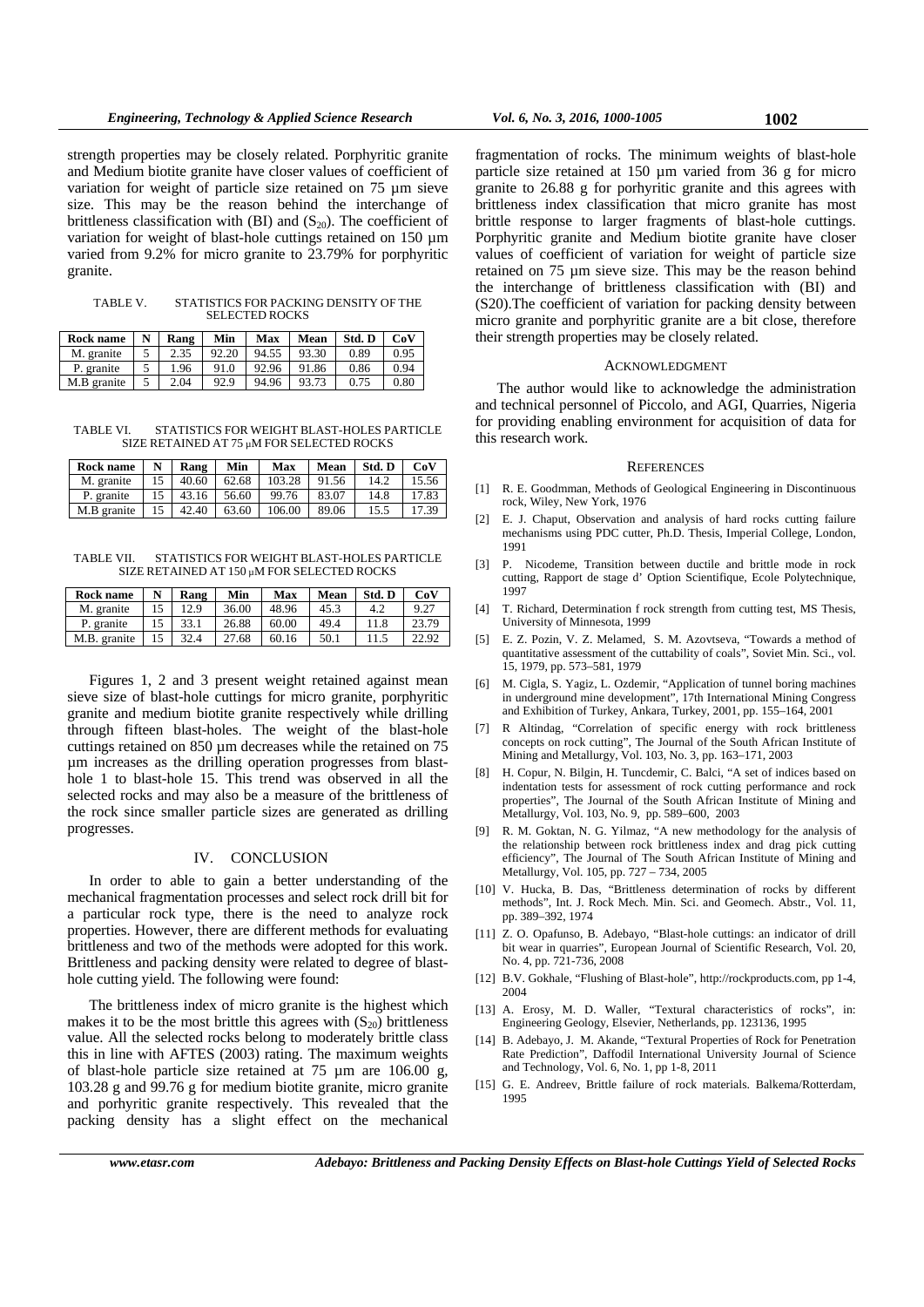- [16] A. Borg, Hard Rock Tunnelling Boring in Norway, in: Norwegian Tunnelling Today, Norwegian Soil and Roc Engineering Association, Publication No. 5, Tapir Publisher, Trondheim, pp. 109 – 112, 1988
- [17] AFTES, Guidelines for characterization of rock masses useful for the design and the construction of underground structures, Tunnels et ouvrages Souterrains, no. 177, Mail / Juin, 2003, p. 49, 2003
- [18] J. S. Kahn, "The analysis and distribution of the properties of packing density and size sediments", Journal of Geology, Vol. 64, pp 385-395, 1956



Fig. 1. Weight retained against mean sieve size of blast-hole cuttings micro granite

*www.etasr.com Adebayo: Brittleness and Packing Density Effects on Blast-hole Cuttings Yield of Selected Rocks*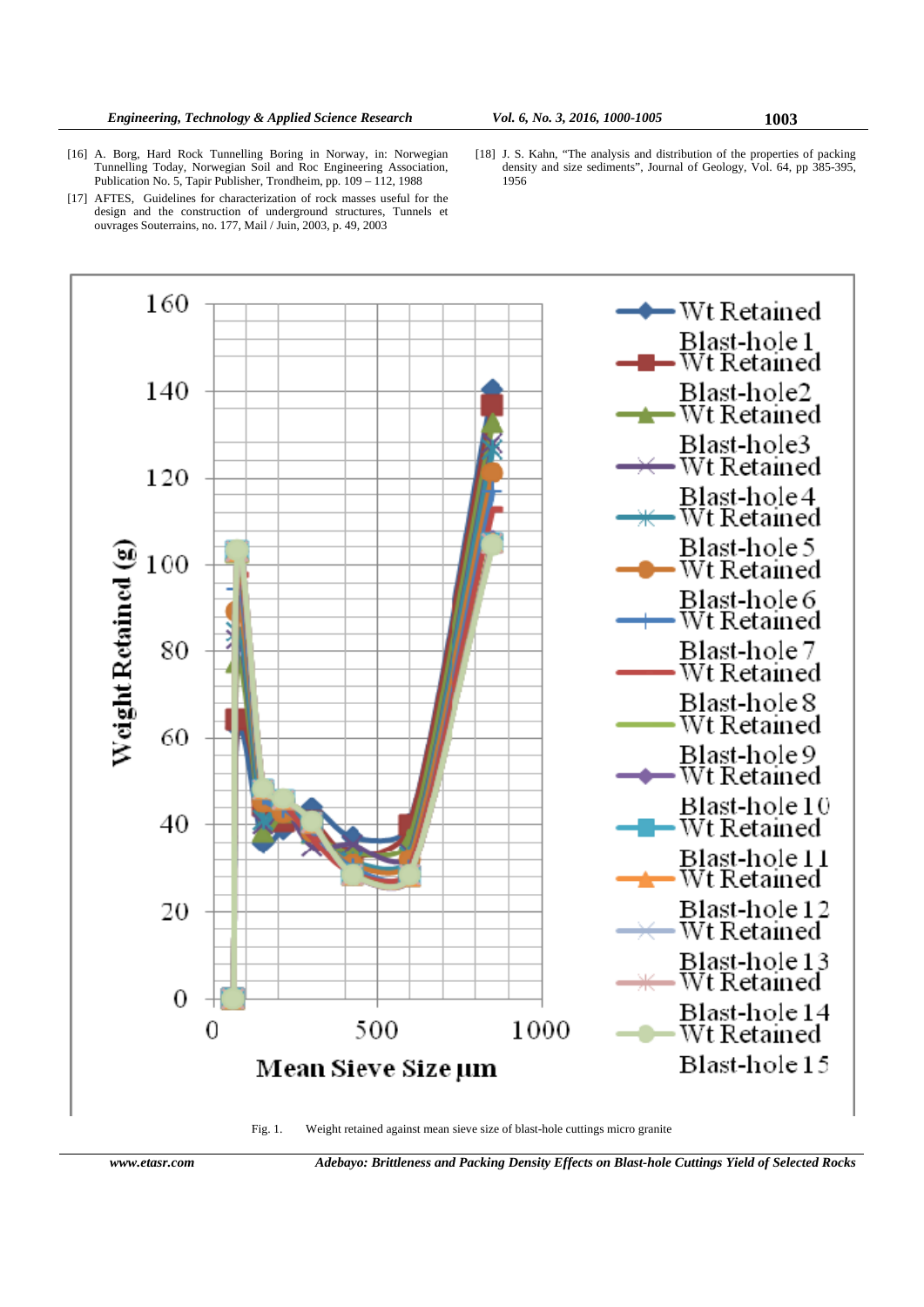

Fig. 2. Weight retained against mean sieve size of blast-hole cuttings for porphyritic granit

*www.etasr.com Adebayo: Brittleness and Packing Density Effects on Blast-hole Cuttings Yield of Selected Rocks*